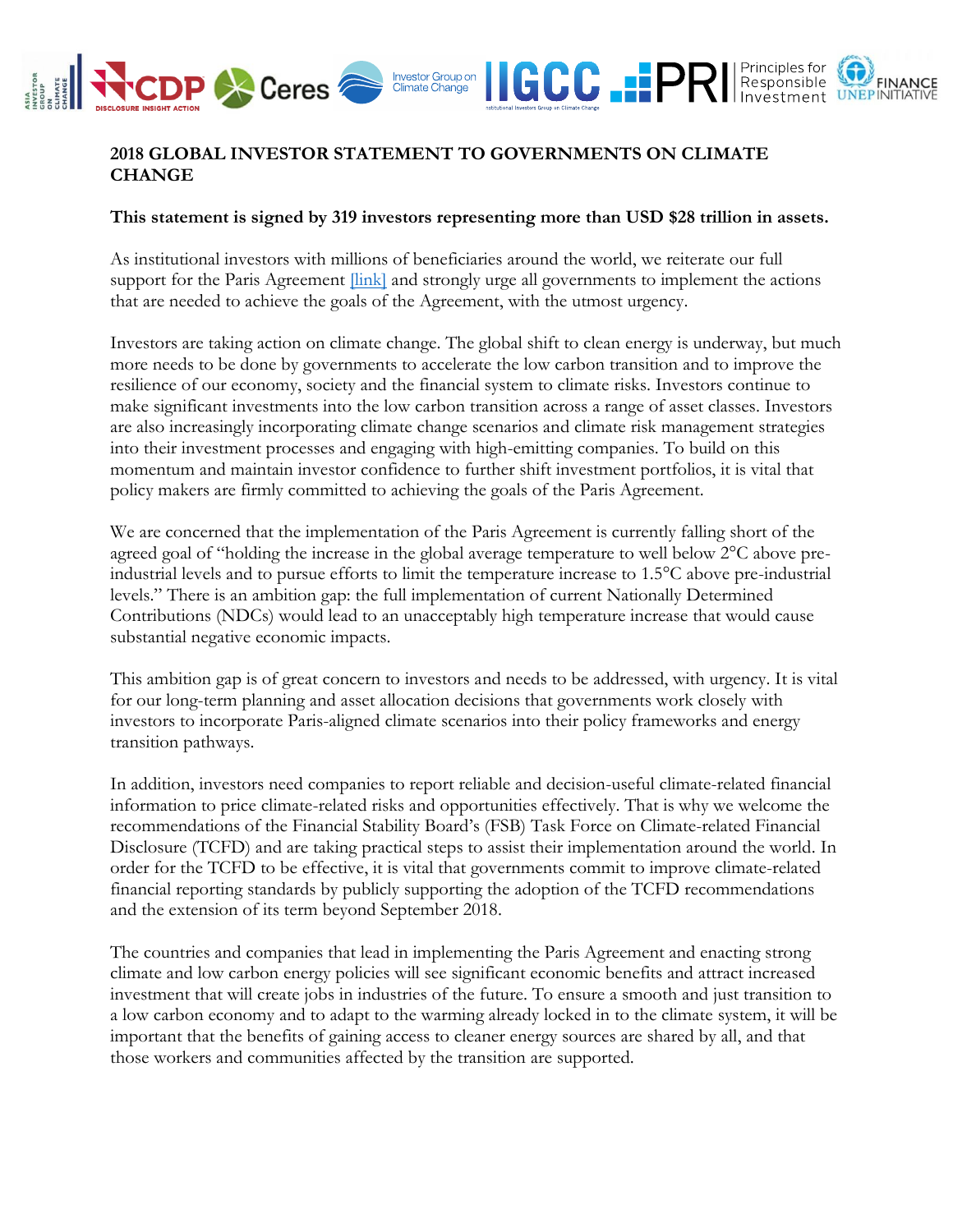With these principles in mind, we call on global leaders to:

- **Achieve the Paris Agreement's goals** Update and strengthen nationally-determined contributions to meet the emissions reduction goal of the Paris Agreement, starting the process now in 2018 and completing it no later than 2020, and focusing swiftly on implementation ■ Formulate and communicate long-term emission reduction strategies in 2018 ■ Align all climate-related policy frameworks holistically with the goals of the Paris Agreement ■ Support a just transition to a low carbon economy.
- **Accelerate private sector investment into the low carbon transition** Incorporate Parisaligned climate scenarios into all relevant policy frameworks and energy transition pathways ■ Put a meaningful price on carbon ■ Phase out fossil fuel subsidies by set deadlines ■ Phase out thermal coal power worldwide by set deadlines.
- **Commit to improve climate-related financial reporting** Publicly support the Financial Stability Board's Task Force on Climate-related Financial Disclosures (TCFD) recommendations and the extension of its term ■ Commit to implement the TCFD recommendations in their jurisdictions, no later than 2020 ■ Request the FSB incorporate the TCFD recommendations into its guidelines ■ Request international standard-setting bodies incorporate the TCFD recommendations into their standards.

We stand ready to work with government leaders in implementing these actions.

Signed,

*Note: The following 319 investor signatories with more than \$28 trillion in assets are listed in alphabetical order by organisation name:*

27four Aargauische Pensionskasse (APK) Aberdeen Standard Investments ABP Achmea Investment Management ACTIAM Addenda Capital Inc. Adrian Dominican Sisters, Portfolio Advisory Board Aegon N.V. AGF Investments Inc. Aktia Bank Plc Alberta Investment Management Corporation (AIMCo) Alecta Allianz Global Investors Allianz SE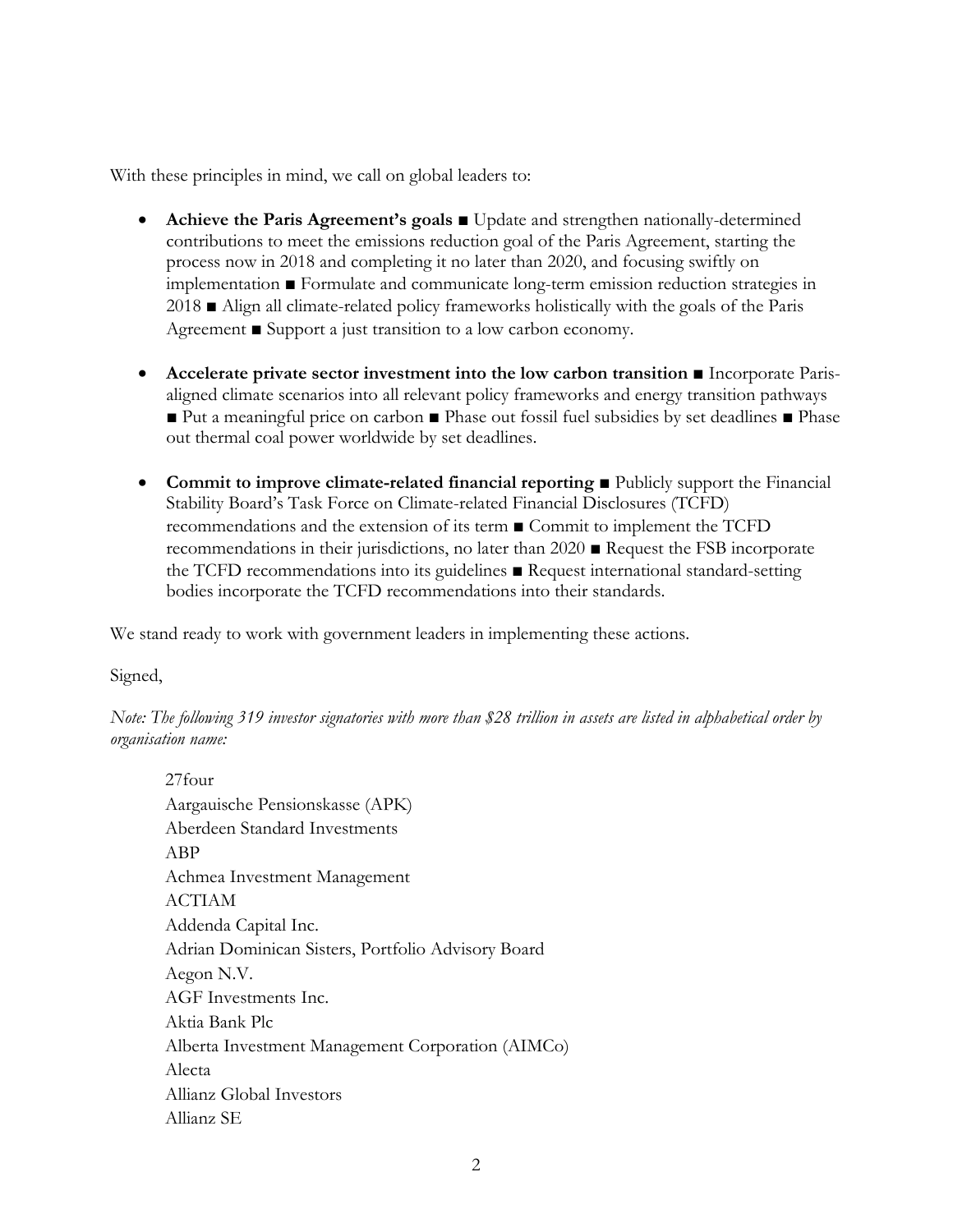Alquity Investment Management Limited Amundi Andra AP-fonden (AP2) AP3 Third Swedish National Pension Fund AP7 APG Aquila Capital Ardevora Asset Management LLP Arjuna Capital Armstrong Asset Management ATP Ausbil Investment Management Ltd Contact Australian Ethical Investment Australian Super Avaron Asset Management Avesco Financial Services AG Aviva Investors Aviva plc AXA Investment Managers Bank J. Safra Sarasin Barings LLC Bâtirente BBC Pension Trust BBVA Bedfordshire Pension Fund Bernische Lehrerversicherungskasse BMO Global Asset Management BNP Paribas Asset Management Boston Common Asset Management Brawn Capital Limited Bridges Fund Management Limited Brunel Pension Partnership BT Financial Group Bullitt Foundation Caisse de dépôt et placement du Québec (CDPQ) Caisse de pensions de l'Etat de Vaud (CPEV) Caisse de pensions ECA-RP Caisse de Prévoyance des Interprètes de Conférence (CPIC) Caisse intercommunale de pensions (CIP) Caisse paritaire de prévoyance de l'industrie et de la construction (CPPIC)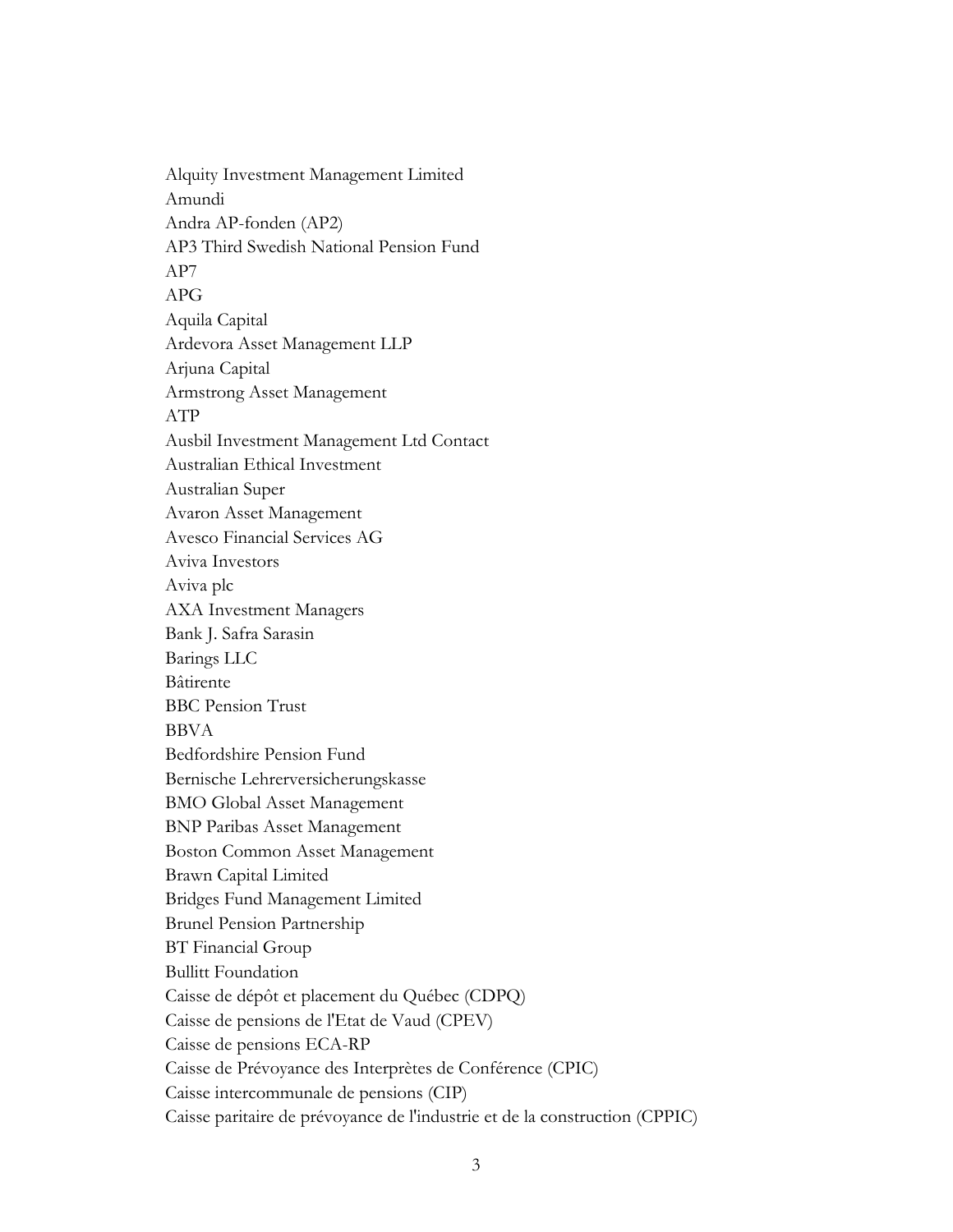Caja Ingenieros Gestión California Public Employees' Retirement System California State Controller California State Teachers' Retirement System Calvert Research and Management Candriam Investors Group CAP Prévoyance Capricorn Investment Group Cathay Financial Holdings Catholic Super Cbus CCAP Caisse Cantonale d'Assurance Populaire **CCLA** CCOO, FP Central Finance Board of the Methodist Church Christian Super Christopher Reynolds Foundation Church Commissioners for England Church of Sweden Asset Management CIEPP - Caisse Inter-Entreprises de Prévoyance Professionnelle City Developments Limited Colonial First State Global Asset Management Cometa Fondo Pensione **COMGEST** Committee on Mission Responsibility Through Investment of the Presbyterian Church USA Common Interests Congregation of St. Joseph Connecticut State Treasurer CPEG CPR AM CRF For Local Government Dana Investment Advisors Daughters of Charity, Province of St. Louise Danske Bank Wealth Management Davy Asset Management Dignity Health Domini Impact Investments LLC Dragon Capital Group DSM Capital Partners LLC DWS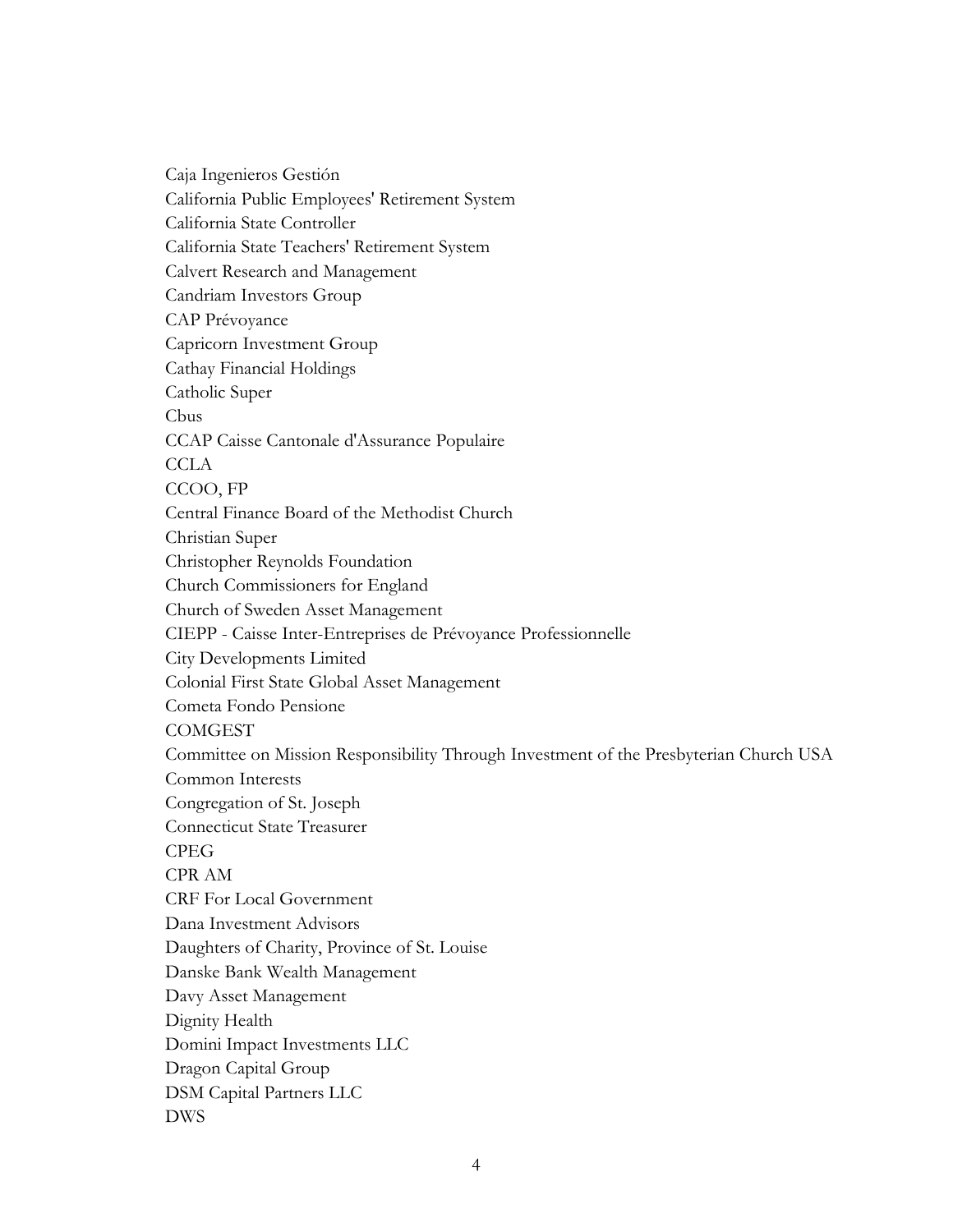Earth Capital Partners East Capital Ecofi Investissements Ecofin Limited EdenTree Investment Management Edmond de Rothschild Asset Management (France) EGAMO Elo Mutual Pension Insurance Company Environment Agency Pension Fund Epic Capital Wealth Management Epworth Investment Management eQ Asset Management Ltd ERAFP Etablissement Cantonal d'Assurance (ECA VAUD) Ethos Foundation Everence and the Praxis Mutual Funds FIM Asset Management Finance in Motion First Affirmative Financial Network First State Super FMO - Dutch Development Bank Fondation de la métallurgie vaudoise du bâtiment (FMVB) Fondation Leenaards, Switzerland FONDO DE PENSIONES EMPLEADOS DE TELEFONICA Fonds de Réserve pour les Retraites - FRR Första AP-fonden (AP1) Friends Fiduciary Corporation Frontier Advisors GAM Investments Generate Capital, Inc. Generation Investment Management LLP Glennmont Partners Greater Manchester Pension Fund Green Century Capital Management Handelsbanken Asset Management Hermes Investment Management HESTA Hexavest HSBC Bank UK Pension Scheme HSBC Global Asset Management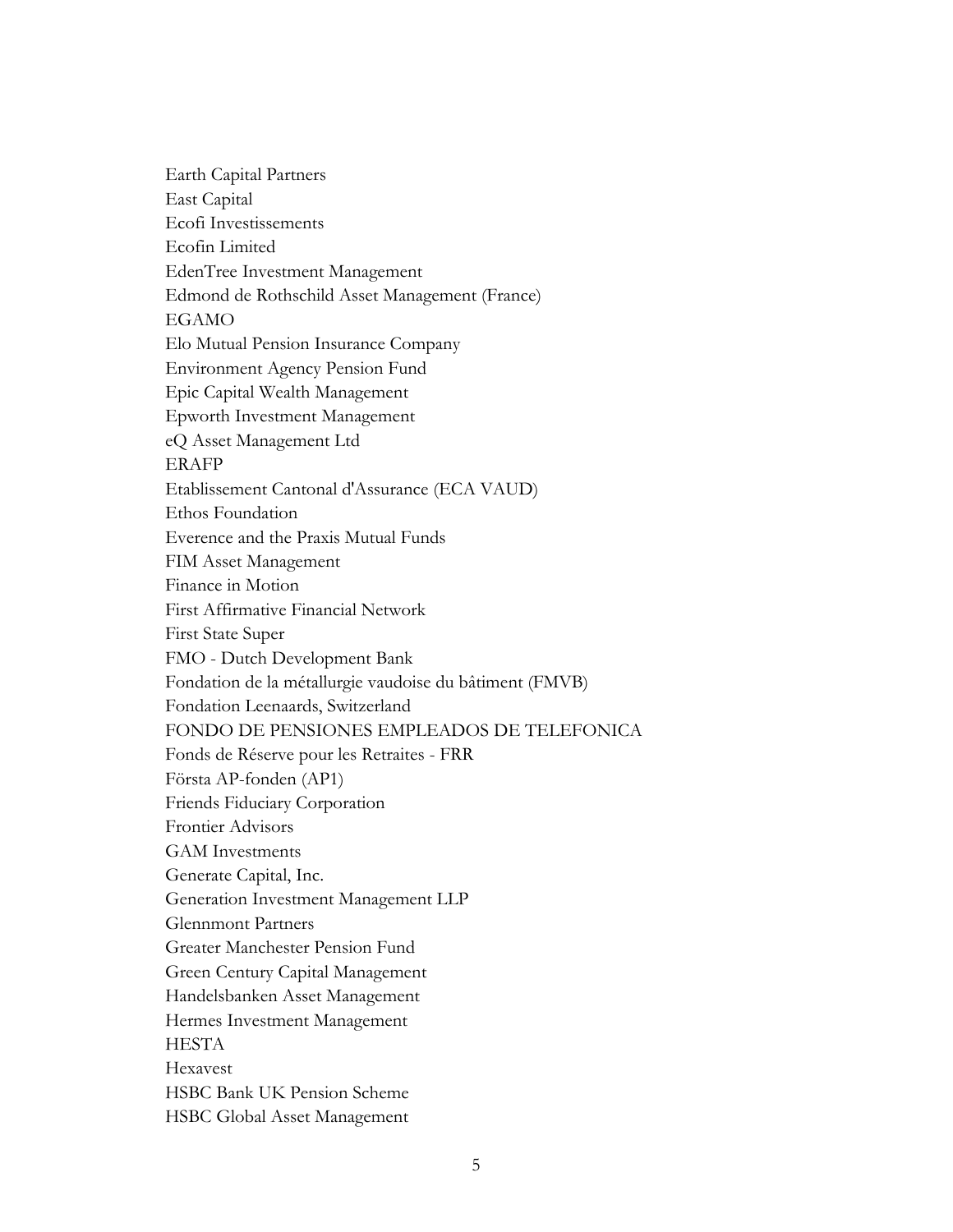IFM Investors Impact Investors Impax Asset Management Inherent Group Insight Investment INTERAMERICAN Investec Asset Management Investment Management Corporation of Ontario (IMCO) IRCANTEC Jantz Management LLC Janus Henderson JLens Investor Network Joseph Rowntree Charitable Trust Kames Capital Kempen Capital Management Kendall Sustainable Infrastructure, LLC La Banque Postale La Française Group Labour Union Co-operative Retirement Fund (LUCRF Super) Lægernes Pension - pensionskassen for læger Legal & General Investment Management Legato Capital Management, LLC Local Authority Pension Fund Forum Local Government Super LocalTapiola Asset Management Ltd London Pensions Fund Authority M&G Investments Macroclimate LLC MAIF Manulife Maryknoll Sisters Maryland Province of the Society of Jesus Contact McKnight Foundation Meeschaert Asset Management Mennonite Education Agency Merck Family Fund Mercer Investments Mercy Health Mercy Investment Services, Inc. Merseyside Pension Fund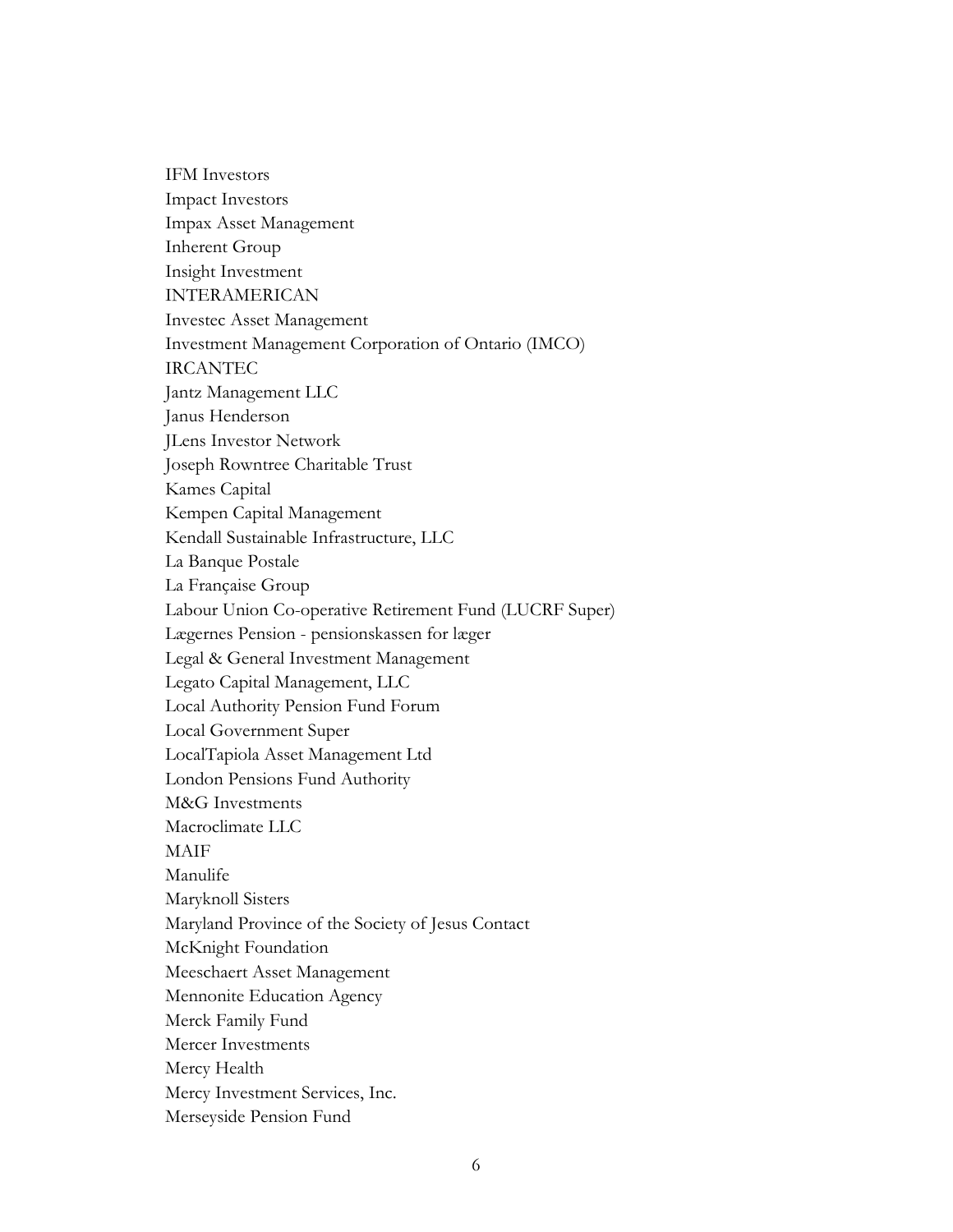MFS Investment Management Miller/Howard Investments, Inc. Minnesota State Board of Investment Mirabaud Mitsubishi UFJ Kokusai Asset Management Co.,LTD. Mitsubishi UFJ Trust & Banking Corporation MN Montanaro Asset Management Ltd Morphic Asset Management MP Pension Munich Venture Partners Nanuk Asset Management Natural Investments Nest Sammelstiftung, Switzerland NEI Investments Neuberger Berman Neumeier Poma Investment Counsel, LLC New Forests New York City Comptroller Newton Investment Management NN Investment Partners Nomura Asset Management Nordea North East Scotland Pension Fund Northern Ireland Local Government Officers' Superannuation Committee NorthStar Asset Management, Inc. Office of the New York State Comptroller OFI AM Öhman Ontario Teachers' Pension Plan OPTrust Oregon State Treasurer Tobias Read Ownership Capital P+(DIP/JOEP) P1 Investment Management Limited Pædagogernes Pension Palisade Investment Partners Pegasus Capital Advisors, L.P. PenSam PensionDanmark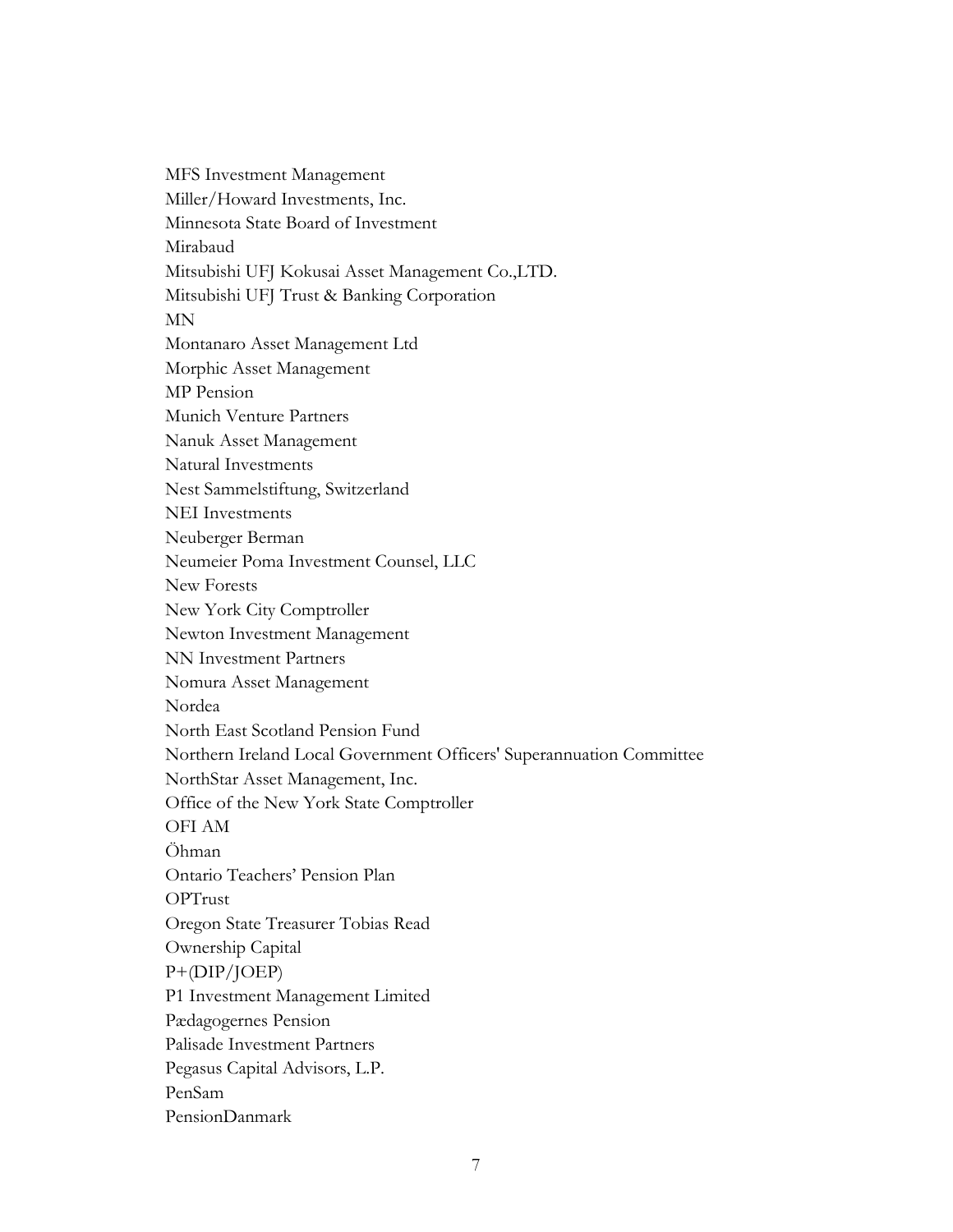Pensionskasse Caritas, Switzerland Pensionskasse der Stadt Winterthur, Switzerland Pensionskasse Stadt Luzern, Switzerland Pensionskasse Unia, Switzerland Pensions Caixa 30 Permian Global PGGM PHITRUST Pictet Group PME PMT (Pensioenfonds Metaal & Techniek) Polaris Capital Group Co., Ltd. Polden-Puckham Charitable Foundation prévoyance.ne, Switzerland Prévoyance Santé Valais (PRESV), Switzerland Priests of the Sacred Heart, US Province Princeville Global Profelia Fondation de prévoyance, Switzerland Progressive Investment Management Prosperita Stiftung für die berufliche Vorsorge, Switzerland PT. ASABRI (Persero) RAM Active Investments Rathbone Greenbank Investments Region VI Coalition for Responsible Investment Retraites Populaires, Switzerland Reynders, McVeigh Capital Management, LLC Riverwater Partners LLC Robeco RobecoSAM Royal London Asset Management RPMI Railpen RS Group Ruffer LLP San Francisco Employees' Retirement System (SFERS) Sarasin & Partners LLP Schroders plc Seamans Capital Management, LLC Seattle City Employees' Retirement System SEB Investment Management Seventh Generation Interfaith Inc.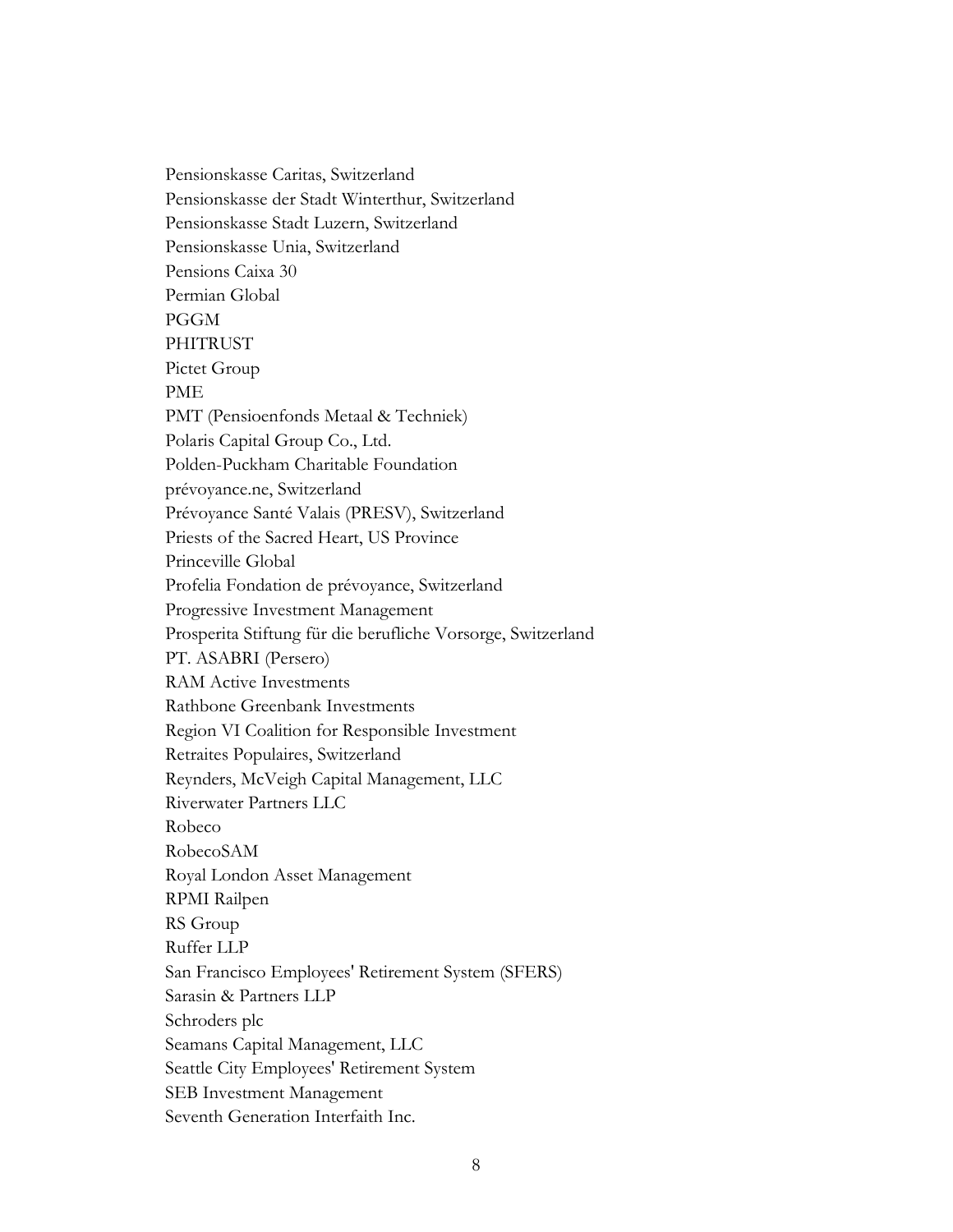Shareholder Association for Research & Education (SHARE) Sisters of St. Francis of Philadelphia SLM Partners Australia Solaris Investment Management Solothurnische Gebäudeversicherung, Switzerland Sophia School Corporation South Yorkshire Pensions Authority St. Galler Pensionskasse, Switzerland Stafford Capital Partners Stiftung Abendrot, Switzerland Statewide Super Steyler Ethik Bank Stichting Pensioenfonds Openbaar Vervoer Stichting Pensioenfonds voor de Woningcorporaties Stichting Spoorwegpensioenfonds Storebrand Asset Management AS Strathclyde Pension Fund Sumitomo Mitsui Trust Bank Superannuation Arrangements of the University of London (SAUL) Sustainable Technology Investors Ltd Sustainasia Limited SWEN Capital Partners Swift Foundation Terra Alpha Investments Terre des hommes, Switzerland The Atmospheric Fund The George Gund Foundation The Osiris Group The Presbyterian Church in Canada The Sustainability Group of Loring, Wolcott & Coolidge The Swedish Foundation for Strategic Environmental Research, Mistra TOBAM TPT Retirement Solutions Transport for London Pension Fund Tri-State Coalition for Responsible Investment Trillium Asset Management Trilogy Global Advisors, LP Trinity Health Triodos Investment Management TT International